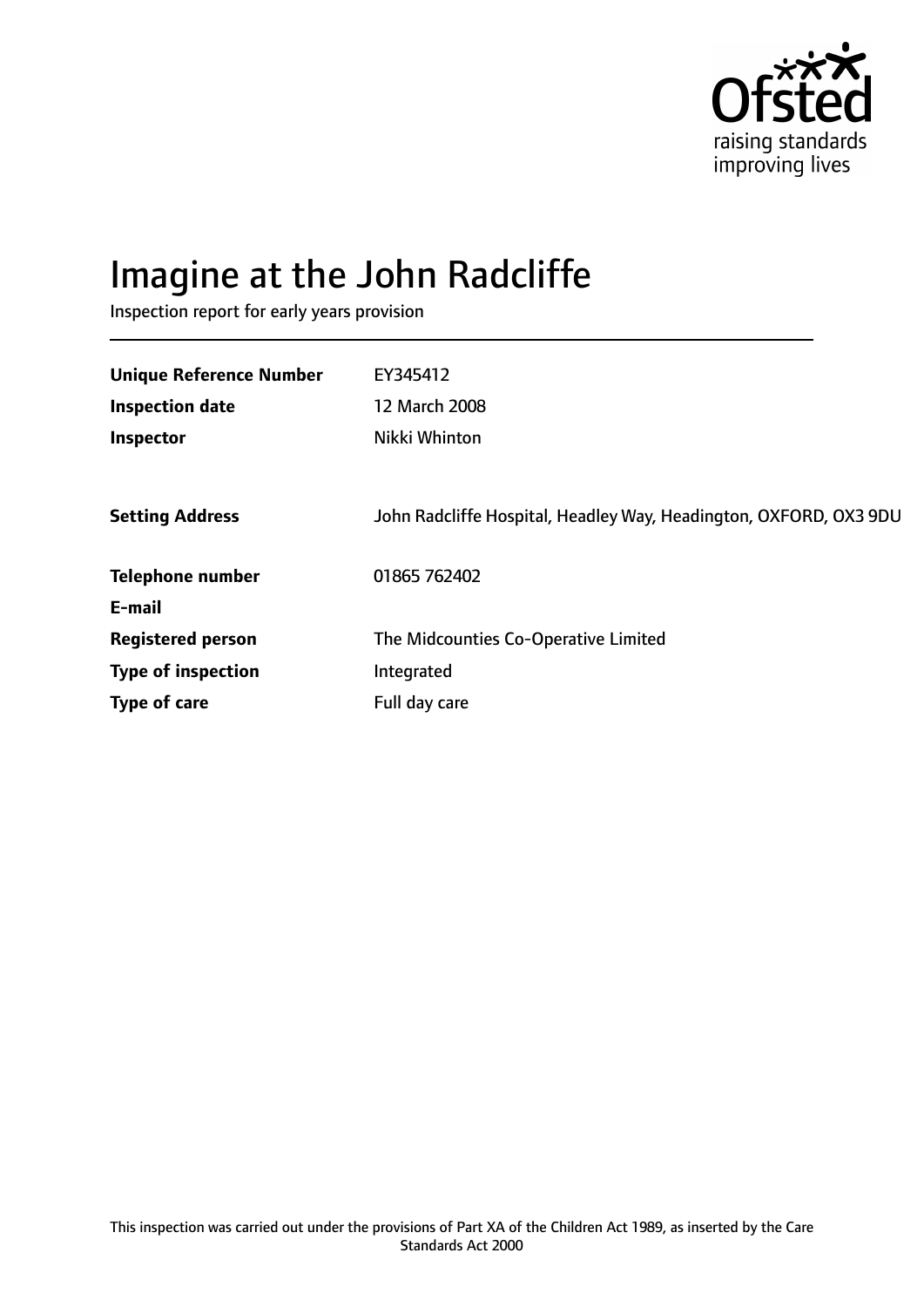#### **ABOUT THIS INSPECTION**

The purpose of this inspection is to assure government, parents and the public of the quality of childcare and, if applicable, of nursery education. The inspection was carried out under Part XA Children Act 1989 as introduced by the Care Standards Act 2000 and, where nursery education is provided, under Schedule 26 of the School Standards and Framework Act 1998.

This report details the main strengths and any areas for improvement identified during the inspection. The judgements included in the report are made in relation to the outcomes for children set out in the Children Act 2004; the National Standards for under 8s day care and childminding; and, where nursery education is provided, the *Curriculum guidance for the foundation stage.*

The report includes information on any complaints about the childcare provision which Ofsted has received since the last inspection or registration or 1 April 2004 whichever is the later.

## **The key inspection judgements and what they mean**

*Outstanding: this aspect of the provision is of exceptionally high quality Good: this aspect of the provision is strong Satisfactory: this aspect of the provision is sound Inadequate: this aspect of the provision is not good enough*

For more information about early years inspections, please see the booklet *Are you ready for your inspection?* which is available from Ofsted's website: *www.ofsted.gov.uk.*

## **THE QUALITY AND STANDARDS OF THE CARE AND NURSERY EDUCATION**

On the basis of the evidence collected on this inspection:

The quality and standards of the care are inadequate - notice of action to improve. The registered person does not meet the National Standards for under 8s day care and childminding.

The quality and standards of the nursery education are satisfactory.

## **WHAT SORT OF SETTING IS IT?**

Imagine at the John Radcliffe opened in 2007. It is one of six provisions run by Midcounties Co-operative Society. The nursery has five main rooms where children play and it operates from the ground floor of the new children's hospital on the John Radcliffe site. A maximum of 96 children may attend the provision at any one time. The nursery is open on weekdays, from 07.00 until 18.00 all year around. There is an enclosed garden area for outdoor play. The setting provides places for families employed by the hospital trust, the staff of the John Radcliffe hospital and members of the public.

There are currently 92 children aged from birth to under eight years on roll. Of these, 16 children receive funding for early education. The nursery supports children with learning difficulties and/or disabilities and children for whom English is an additional language.

The nursery employs 14 members of staff to work directly with the children. Of these, 11 hold appropriate early years qualifications and three are working towards a qualification.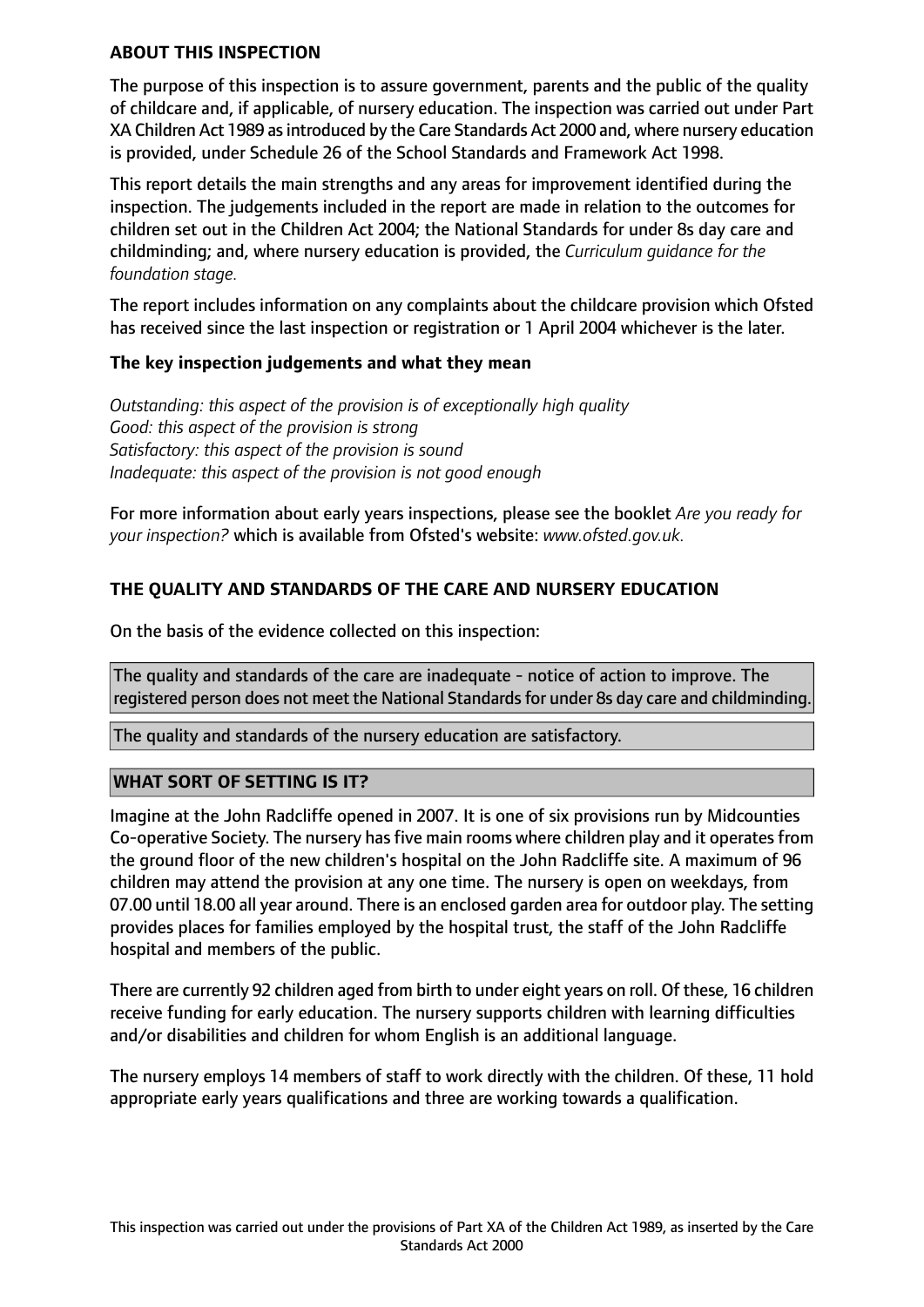## **Helping children to be healthy**

The provision is good.

Children lead a healthy lifestyle whilst in the provision. They have regular opportunities for fresh air and exercise whilst playing within the provision's fully enclosed outside play area. Children are able to access an adequate range of age appropriate outdoor play equipment, although children within the Foundation Stage room do not have regularly planned opportunities to take part in targeted activities to help develop their large muscle skills. Children improve their fine motor control and coordination through learning to handle a variety of tools and utensils, such as water jugs, cutlery, pencils and paintbrushes.

Children enjoy a varied menu of healthy snacks and freshly cooked meals whilst in the provision. They are able to eat at their own pace and are encouraged to try new foods, thereby developing their appreciation of food tastes. Allergies or dietary issues are discussed with parents prior to a child commencing in the setting. These discussions are recorded, displayed in the base rooms for immediate staff reference and accommodated as required. Children within the 'Sharks and 'Turtles' rooms are able to help themselves to drinks at any time, whilst younger children are frequently offered fluids. This helps to ensure children are consuming liquids in sufficient quantities to meet their differing needs.

Children develop their understanding of good health practices as part of the daily routine. All children clean their teeth after meals, whilst older children know they must wash their hands prior to eating or after toileting. There is a range of measures to promote children's health. For example, all staff have a current first aid qualification, hygienic nappy changing procedures are followed, correct administrative procedures are in place should accidents occur or children require medication and written parental permission has been obtained to seek emergency treatment.

## **Protecting children from harm or neglect and helping them stay safe**

The provision is inadequate.

Children are learning to share some responsibility for their own safety. Older children are encouraged to help tidy away resources, thus reducing trip hazards, whilst all children take part in planned emergency evacuation drills. There is a range of measures to promote children's safety. Daily written risk assessments are completed prior to children entering the provision, door guards are fitted to prevent children trapping their fingers, socket covers are fitted to exposed electric points and the premises are kept secured. However, staff are not always effectively deployed within the setting to promote children's safety, for example, when they are handling scissors. In addition, unvetted staff have unsupervised access to children. As a result, children's safety is at risk.

Children play and rest within a provision that is secure, clean, well maintained and of an appropriate temperature. Suitable arrangements are in place to enable babies to have uninterrupted sleep. Older children are able to visit the toilet independently and thus build their self-care skills. Informative notice boards and displays of children's art work create a welcoming environment for parents. Children help themselves to a varied range of stimulating age appropriate resources that are stored on low-level units to encourage independent selection. Children benefit from the staff's awareness of safety issues concerning the purchase and ongoing maintenance of equipment.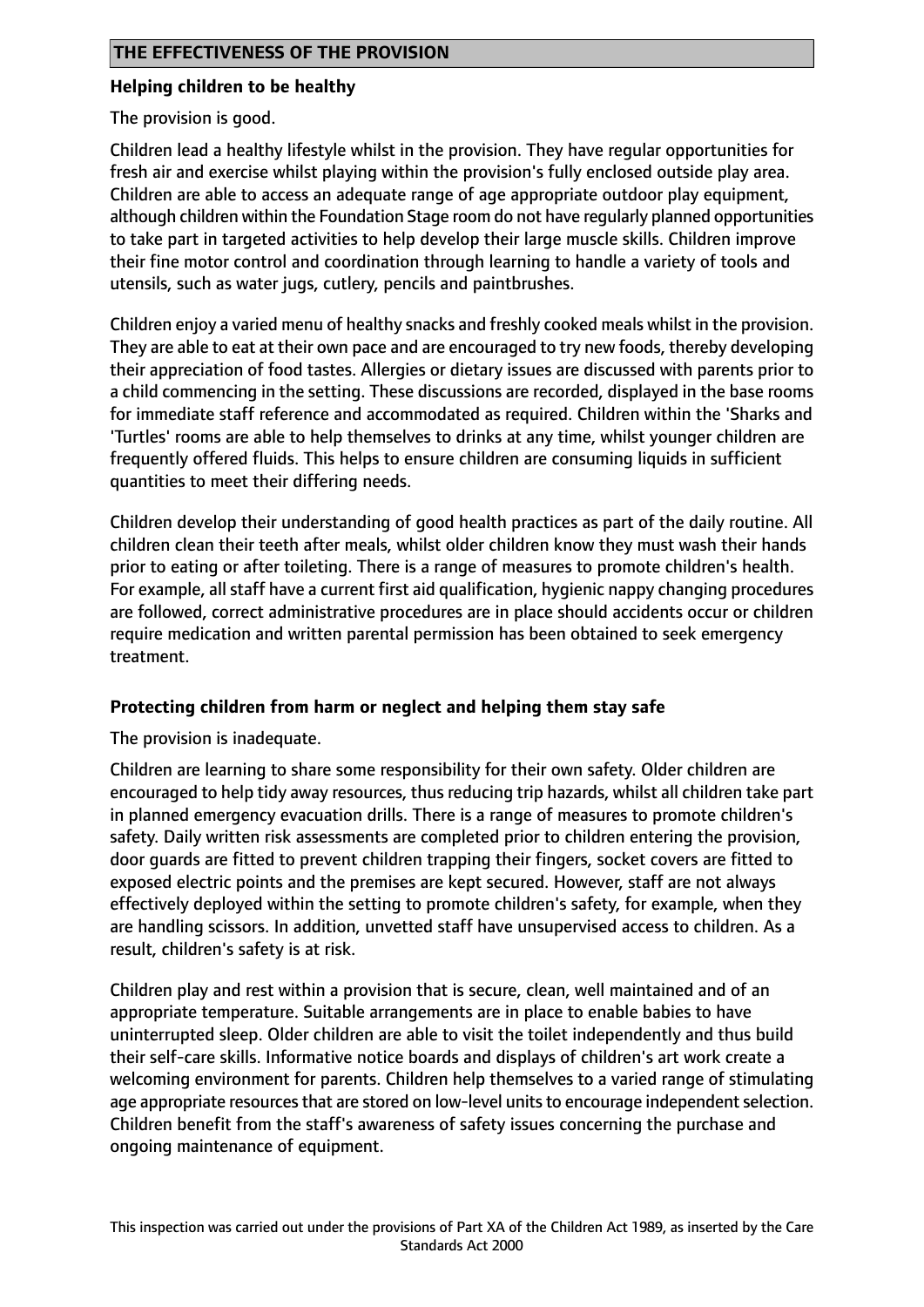Children's welfare is promoted by staff that have a good understanding of child protection issues, confidentiality of information and the correct procedures to follow if concerned about a child. There are effective measures to ensure parents understand the provider's child protection responsibilities, prior to a child commencing in the setting.

## **Helping children achieve well and enjoy what they do**

The provision is satisfactory.

Children generally enter the provision willingly and start to explore the enticing age appropriate resources and activities that are available to them for self-selection. For example, some children decide to build towers with large wooden bricks, others decide to explore child sized musical instruments, whilst another group of children chooses to do observational paintings of paper flowers. Children have a positive relationship with the staff, younger children in particular approach the staff spontaneously for hugs and cuddles. However, staff are not always effectively deployed within the provision to help children settle or to support their care and development, especially at the beginning of the day. Children are gaining valuable self-care skills. For example, they are learning to wipe their own noses, to feed themselves at lunchtime, to independently find an apron if they want to paint a picture and to put their coats on their labelled pegs at the end of outside play. Through activities, such as the weekly 'share and tell' time or the daily completion of the nursery calendar and weather chart, older children have opportunities to speak in a familiar group and to concentrate whilst listening to others.

Younger children in the setting that have not yet started on the Foundation Stage curriculum take part in a planned programme of activities in line with the Birth to three matters framework. The key workers plan specific activities for their key children that are linked to their interests and differing stages of development. Staff take photographs of the children whilst engaged in activities and complete regular observations of them, and then use the gathered evidence in order to complete written assessments of the children's progress. These records are always available to parents.

## Nursery Education

The quality of teaching and learning is satisfactory. The staff plan and provide a range of activities to promote children's educational progress towards the early learning goals. They undertake written observations and three monthly assessments of the children using the Oxfordshire Foundation Stage Child Profile system. Evidence obtained from assessment is then used, together with information from parents regarding children's interests, to plan for the children's next steps in their learning. However, there are gaps in some children's assessments and therefore a true picture of a child's actual stage of development cannot always be ascertained. In addition, staff are not always effectively deployed to enhance and extend children's learning. As a result, children's learning is not maximised.

Children have a good range of vocabulary and use language confidently when talking to staff or peers. They are learning to recognise familiar words in print through meaningful activities, such as self registering at snack time, finding their named place mats at meal times or placing their coats on their named coat pegs. Children listen attentively during whole group story times and when staff are available in the book corner, they enjoy sharing books spontaneously. Children have opportunities to practise their emergent writing skills, such as when labelling their cress pots, writing on a giant white board or whilst engaged in role-play. However, staff have a tendency to label children's art work, which prevents them from having a valuable opportunity to write for a purpose. Children have opportunities to count and to recognise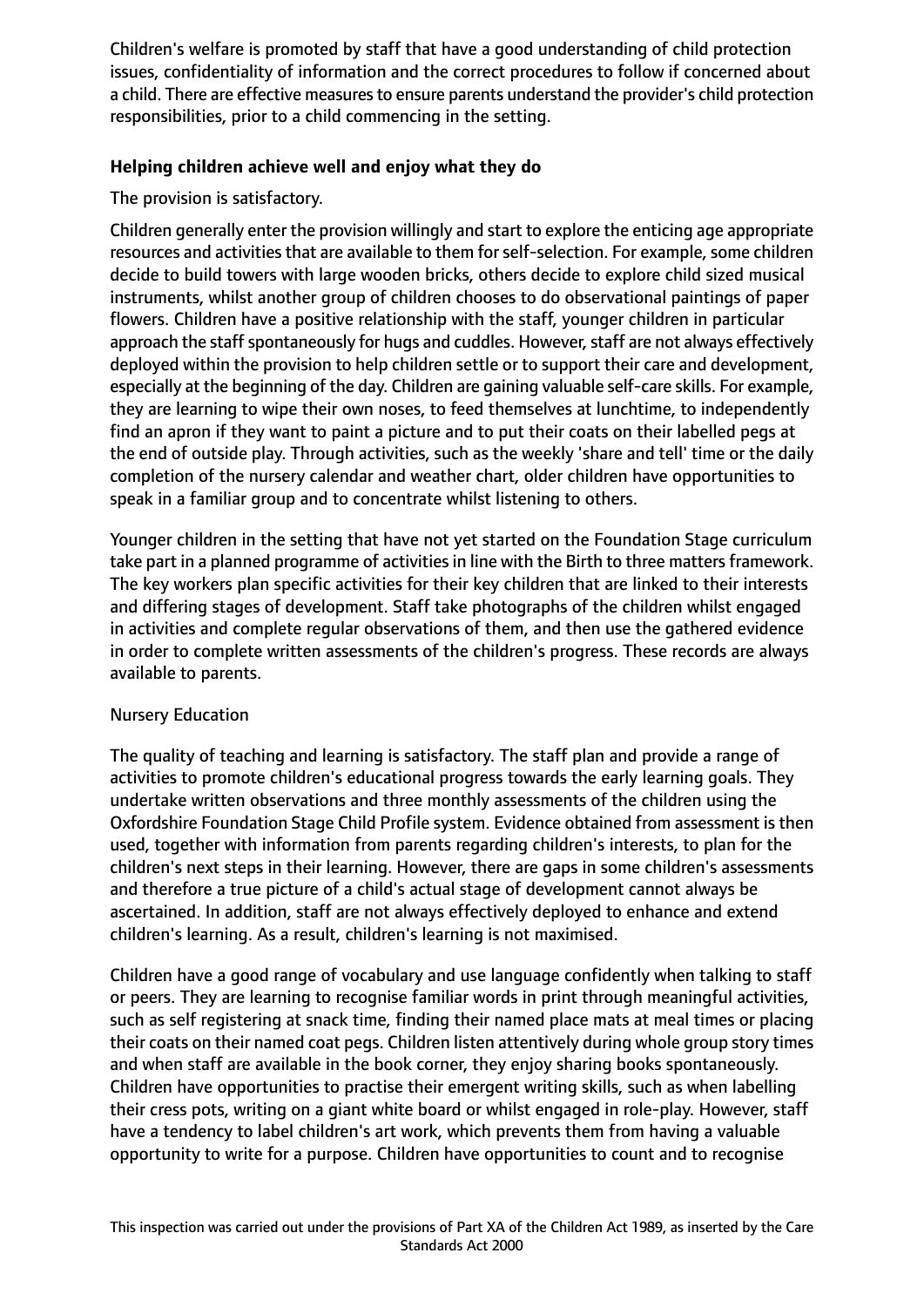numbers as labels as part of the daily routine. For example, they take turns to count the crockery and cutlery they will need whilst laying the lunch table and work out which number symbol needs to be placed on the daily calendar. Through practical activities, such as completing puzzles of varying complexity, exploring sand or experimenting with water, children are gaining an awareness of shape, space and measure.

Children take part in a range of local outings, such as to the Goldfish Bowl pet shop, the play park within the hospital grounds, Buryknowle Park or by busto a pantomime. Such opportunities enable children to gain an awareness of their local environment. However, apart from the Wriggly Road Show visiting the setting, children have had no other recent opportunities to welcome meaningful visitors to the group, to enable them to gain an awareness of the wider world. Children have opportunities to learn about patterns and change in nature through the current topic where children are planting and tending a variety of beans and seeds. They have the chance to use binoculars to study and record the bird life that visits the nursery's garden. However, children have very few opportunities to use information and communication technology to support their daily play. Children are learning a growing repertoire of songs that they sing from memory and have opportunities to explore a range of musical instruments. Children have the chance to use their own creative ideas during art activities or whilst exploring dough. They enjoy using their imagination whilst engaged in role-play, although such play experiences are not fully extended since staff are not routinely deployed to support and enhance children's imaginary play.

## **Helping children make a positive contribution**

The provision is satisfactory.

Children benefit from the senior staff knowing them well and from them having a good awareness of their likes and dislikes. Support offered to children within the provision with additional needs is appropriate to support their care and development. Children are able to access a wide range of stimulating, age appropriate resources, such as books, dolls, puzzles, dressing up clothes and small world toys to help them gain an awareness of diversity.

Children behave well as appropriate for their age and stage of development. Children's behaviour is supported by staff that act as good role models and use effective, positive strategies to promote children's appropriate behaviour. Children start to develop their awareness of right and wrong whilst in the provision.

Children's spiritual, moral, social and cultural development is fostered. Children within the Foundation Stage 'Sharks' room are confident, independent and have good self-esteem. They are gaining social skills as they learn to share resources, such as during role play, and to take turns. Through practical activities, such as food sampling at Chinese New Year, making lanterns during a topic on Diwali or listening to relevant poems during Hanukah, children are gaining an awareness of a range of cultures and festivals.

The partnership with parents is satisfactory. Parents are given good quality written information about the provision and its policies and procedures, prior to a child commencing in the setting. They are kept up to date with forthcoming events and planned topics through regular newsletters, the parents' notice boards and informal discussion with staff at the beginning or end of the day. Parents are made aware of how to access their child's assessment records and through events, such as open days, have the chance to review and discuss their child's academic profile with staff. However, parents are not encouraged to regularly share with staff what they know about their child's educational progress to aid either initial or ongoing Foundation Stage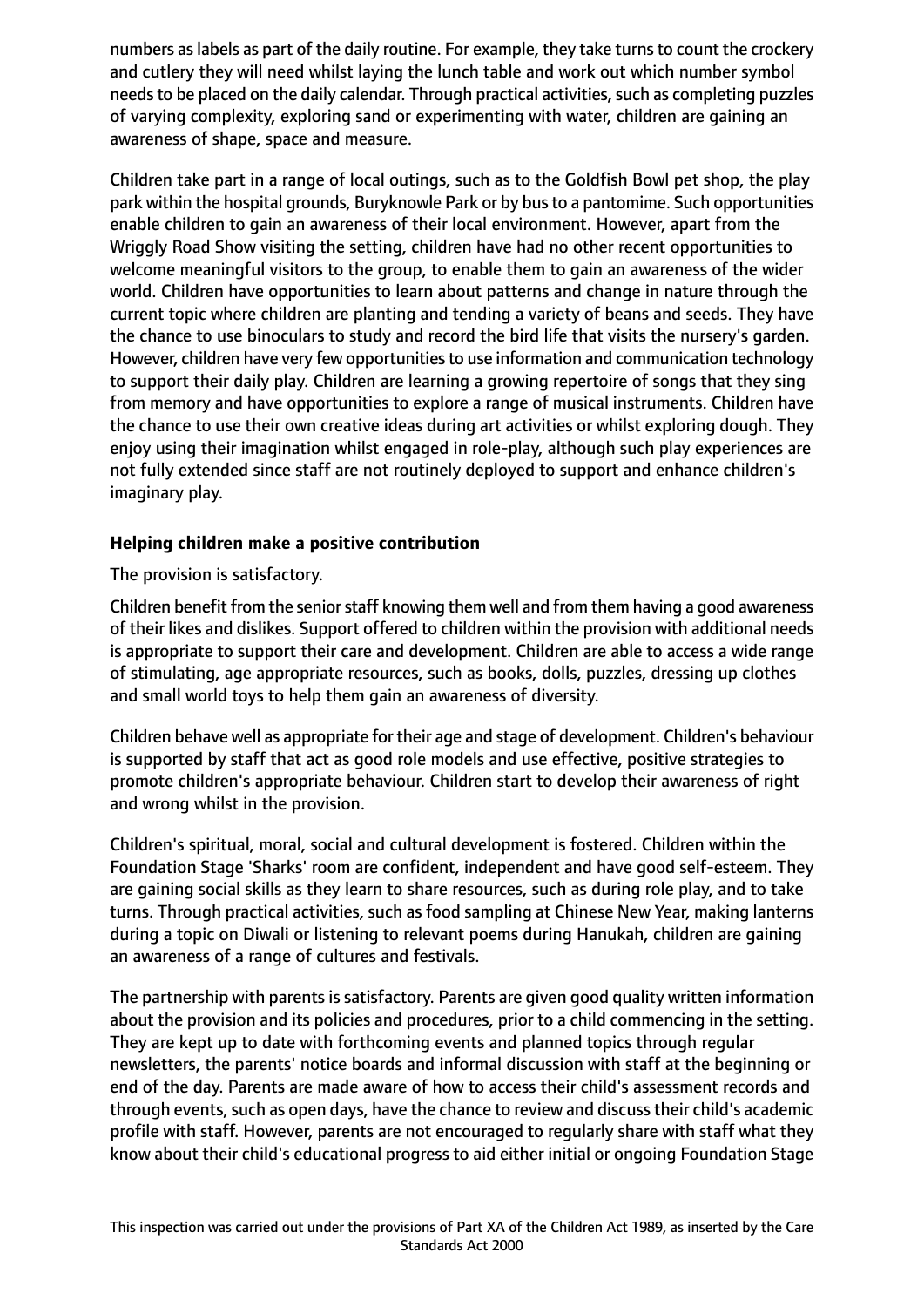assessments. In addition, there are limited opportunities for them to become involved in their child's learning, either within the group or at home.

## **Organisation**

The organisation is inadequate.

The staffing team is caring, enthusiastic, suitably qualified and experienced. However, staff are not always effectively or appropriately deployed within the setting to support children's care, welfare or developmental needs.

All legally required documentation is in place and securely stored. For example, detailed records clearly indicate the daily arrival and departure times of children, staff and visitors. Children's personal details sheets are immediately available to support their care, such as in an emergency.

The leadership and management are satisfactory. The Foundation Stage staff meet together to plan the educational provision and evaluate its effectiveness in promoting children's learning. However, the management does not currently monitor the children's assessment profiles and is not aware of the current gaps in the profiles. The group has a commitment to improvement. Staff regularly welcome Oxfordshire early years advisorsto the setting to help them in developing the quality of care and education offered to the children.

Overall, the setting does not meet the needs of the range of children for whom it provides.

## **Improvements since the last inspection**

As a result of the last combined inspection, the group was given actions in order to aid the improvement of the setting. The care report required the implementation of thorough risk assessments and that the group address potential hazards to ensure children's safety. The group was required to ensure Ofsted is informed of significant events promptly and to ensure parents receive written information about the complaints procedure. The education report required the provision to develop staff's understanding of how to interact effectively to support children's learning through play and to develop an effective method to record children's progress and achievements, which is then used to plan children's next steps in learning and shared with parents. The group was also required to review daily planning to ensure older children receive a programme more suited to their ages and abilities and to improve the quality of information provided to parents about the educational curriculum.

The group has now implemented detailed risk assessments and has addressed identified hazards to children's safety. The group is now fully aware of the need to advise Ofsted of significant incidents and parents receive information about the complaints procedure as part of their registration pack. The planned programme of daily activities is appropriate to support children's learning and there are now suitable systems in place to record children's progress and achievements, which are used to plan for children's next steps and shared with parents.

Parents are provided with regular information about the educational provision. These improvements have had a positive impact on the quality of care and education offered to the children. However, there are gaps in some of the children's Foundation Stage assessment profiles and staff do not consistently interact effectively with the children to support their learning.